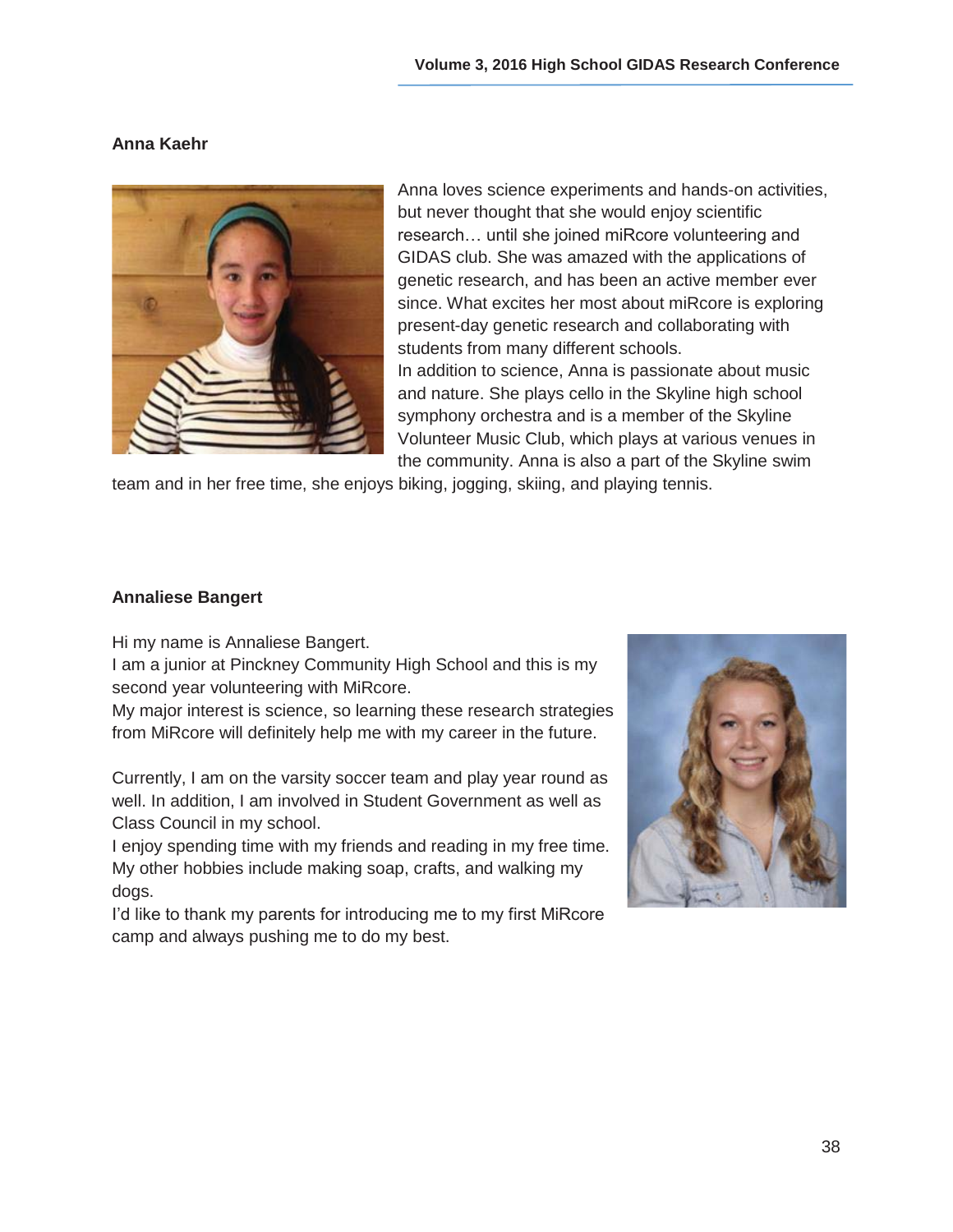# **Elizabeth Woelmer**



Elizabeth is a senior at Milan High School. This is her third year as a miRcore volunteer. She learned about miRcore at the 2013 Computational Biology Camp. After this, she was given the opportunity to start a GIDAS (Genes in Disease and Symptoms) club at her school. Since then, she has attended the 2014 R Programming Camp and the 2014 and 2015 GIDAS Research Conference. She was a TA for the 2015 Computational Biology camp this year. Attending miRcore sessions every weekend has really sparked her interest in biology and genetics.

In addition to her miRcore activities, she has been involved in many activities in her school and community. She was a member of the Milan Girl's Varsity Golf team in the fall. She also served as secretary on the senior class executive board for Student Council this year. She is a member of the National Honor Society.

Outside of school, Elizabeth serves on the Milan Youth Council, which is a city-run organization that strives to allow youth to be more involved in city government and activities. The experience has allowed her to contribute to city planning, become more involved in civic events, and become more connected to the community. She has served as the secretary of the Youth Council for three years.

She spends most of her time in her school's drama program, where she has been involved in shows such as *Oklahoma!, The Wizard of Oz, Guys and Dolls, and Once Upon a Mattress*. One of her greatest passions is music, so she enjoys singing in her school's chamber choir and playing trumpet in the wind ensemble. She has performed in the MSVMA Regional Honors Choir, SSAA State Honors Choir, and the SATB State Honors Choir. She sang with the All-State Honors Choir this year for the Michigan Youth Arts Festival.

Elizabeth will be attending the University of Michigan in the fall as a student of the college of Literature, Science, and the Arts. She is interested in studying biology.